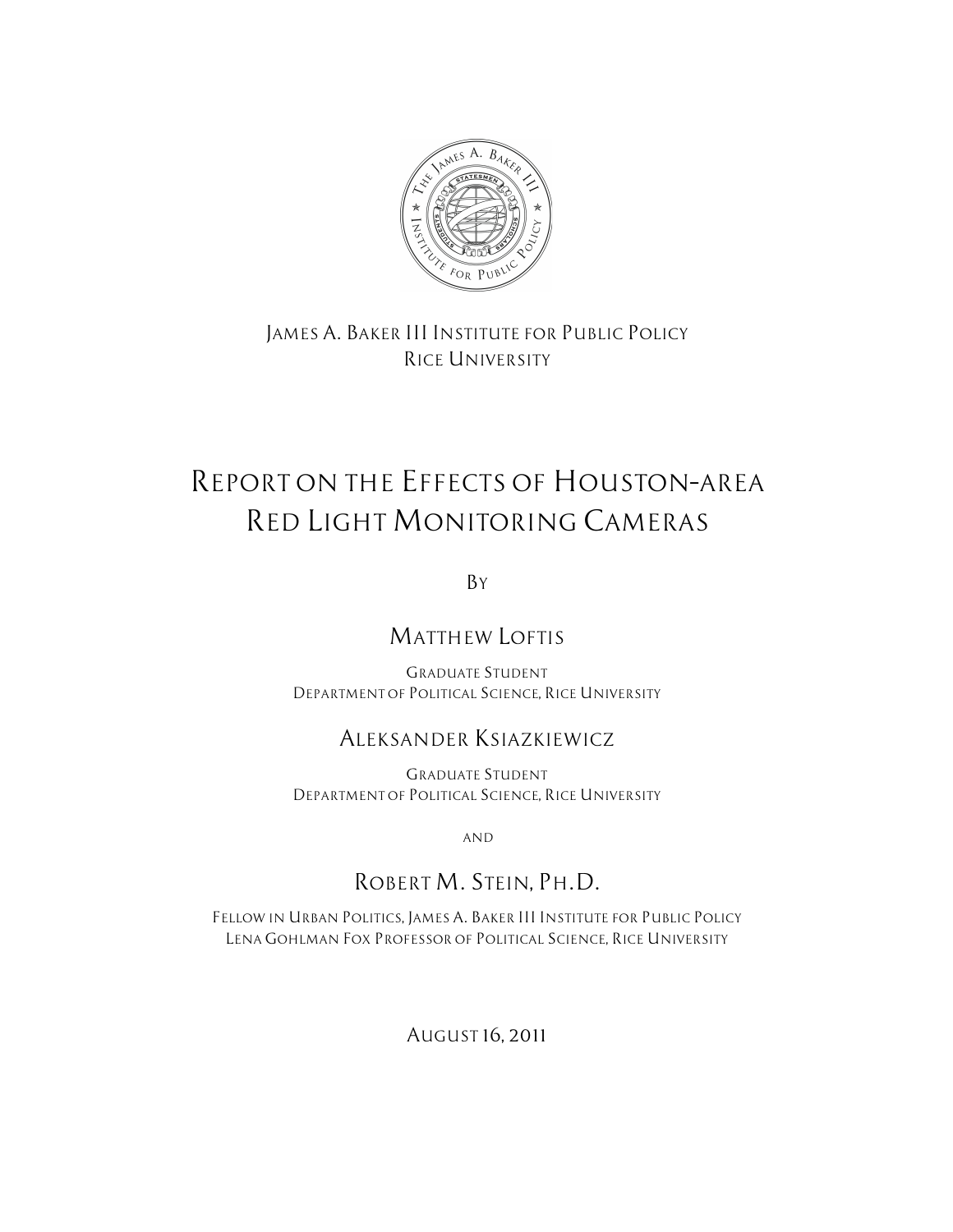*THESE PAPERS WERE WRITTEN BY A RESEARCHER (OR RESEARCHERS) WHO PARTICIPATED IN A BAKER INSTITUTE RESEARCH PROJECT. WHEREVER FEASIBLE, THESE PAPERS ARE REVIEWED BY OUTSIDE EXPERTS BEFORE THEY ARE RELEASED. HOWEVER, THE RESEARCH AND VIEWS EXPRESSED IN THESE PAPERS ARE THOSE OF THE INDIVIDUAL RESEARCHER(S), AND DO NOT NECESSARILY REPRESENT THE VIEWS OF THE JAMES A. BAKER III INSTITUTE FOR PUBLIC POLICY.*

*© 2011 BY THE JAMES A. BAKER III INSTITUTE FOR PUBLIC POLICY OF RICE UNIVERSITY*

*THIS MATERIAL MAY BE QUOTED OR REPRODUCED WITHOUT PRIOR PERMISSION, PROVIDED APPROPRIATE CREDIT IS GIVEN TO THE AUTHOR AND THE JAMES A. BAKER III INSTITUTE FOR PUBLIC POLICY.*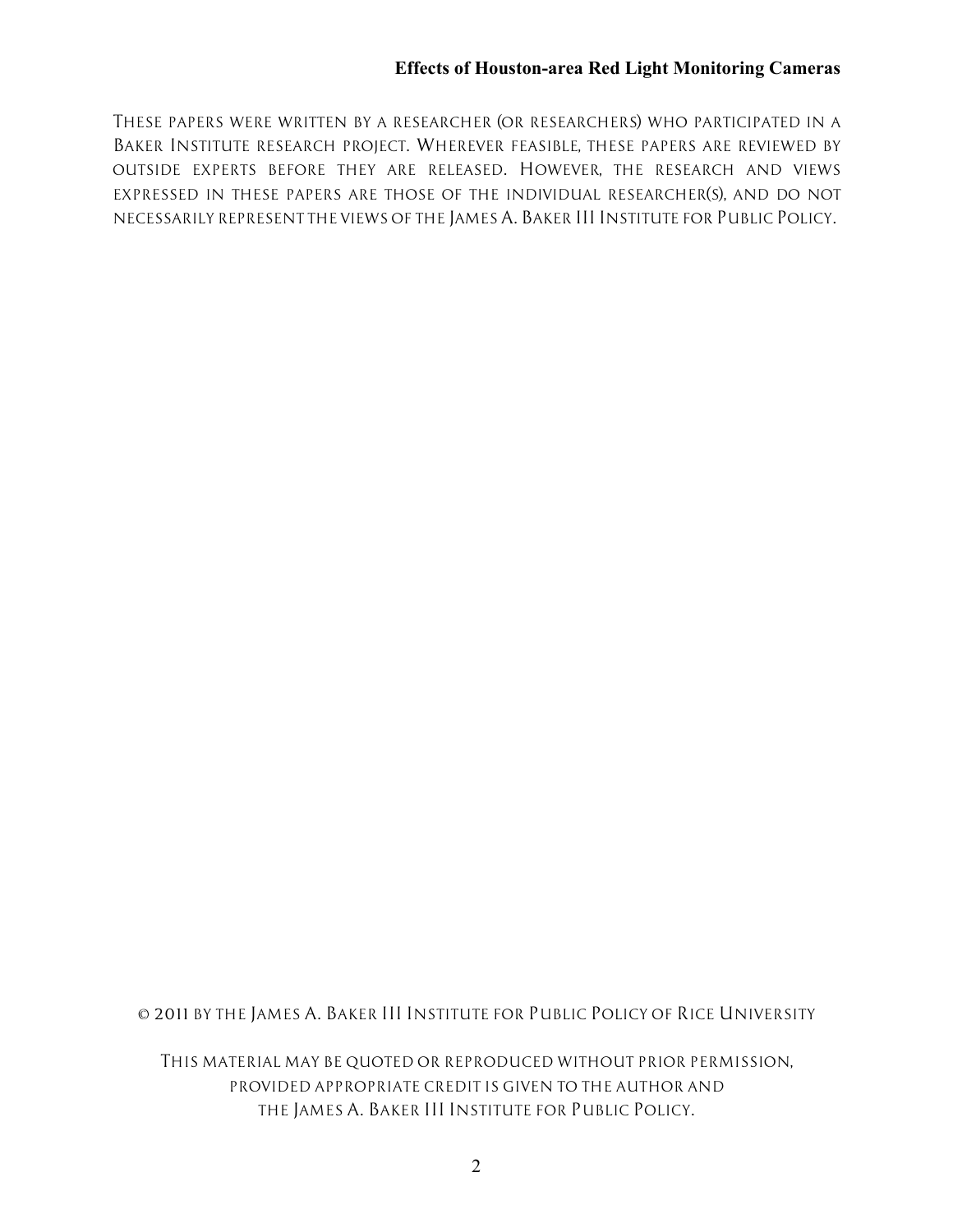#### **Summary**

This report tracks the impact of red light monitoring cameras on the frequency of traffic accidents in Houston, Texas. We use data collected over seven years to simulate the effects of camera installation and to estimate their impact. The results show that cameras are associated with a longlasting reduction in the number of collisions at Houston intersections that averages almost 30 percent for single cameras. We find that intersections with one camera benefit from reduced collisions only on the approach with the camera, whereas intersections with two or more cameras see reduced collisions from all approaches. From September 2006 to December 2009, we estimate that camera-controlled intersections in Houston prevented about 792 collisions in total.

#### **Introduction and Description of the Data**

This report tracks the effect of red light monitoring cameras on the number of collisions occurring at 50 intersections in Houston, Texas, while dealing with several factors that affect the frequency of traffic accidents. We examine both the direct effect of cameras on preventing collisions and the spillover effect of having multiple cameras at one intersection. The standard procedure in most cities is to camera multiple approaches at each intersection. However, in Houston the practice was to camera a single approach and add additional cameras later. This allowed us to track the effect of adding additional cameras.

Taking into account other factors that affect collisions, we find that both direct and spillover effects of red light monitoring cameras are strong. Interestingly, we only find spillover effects in intersections with two or more cameras. When one camera is installed at an intersection, it reduces collisions from its approach without affecting other approaches. When a second camera is added on another approach in the same intersection, it reduces collisions not only on its approach but on all others as well. The reason for this requires further study, but we will show that the effect is strong and persistent.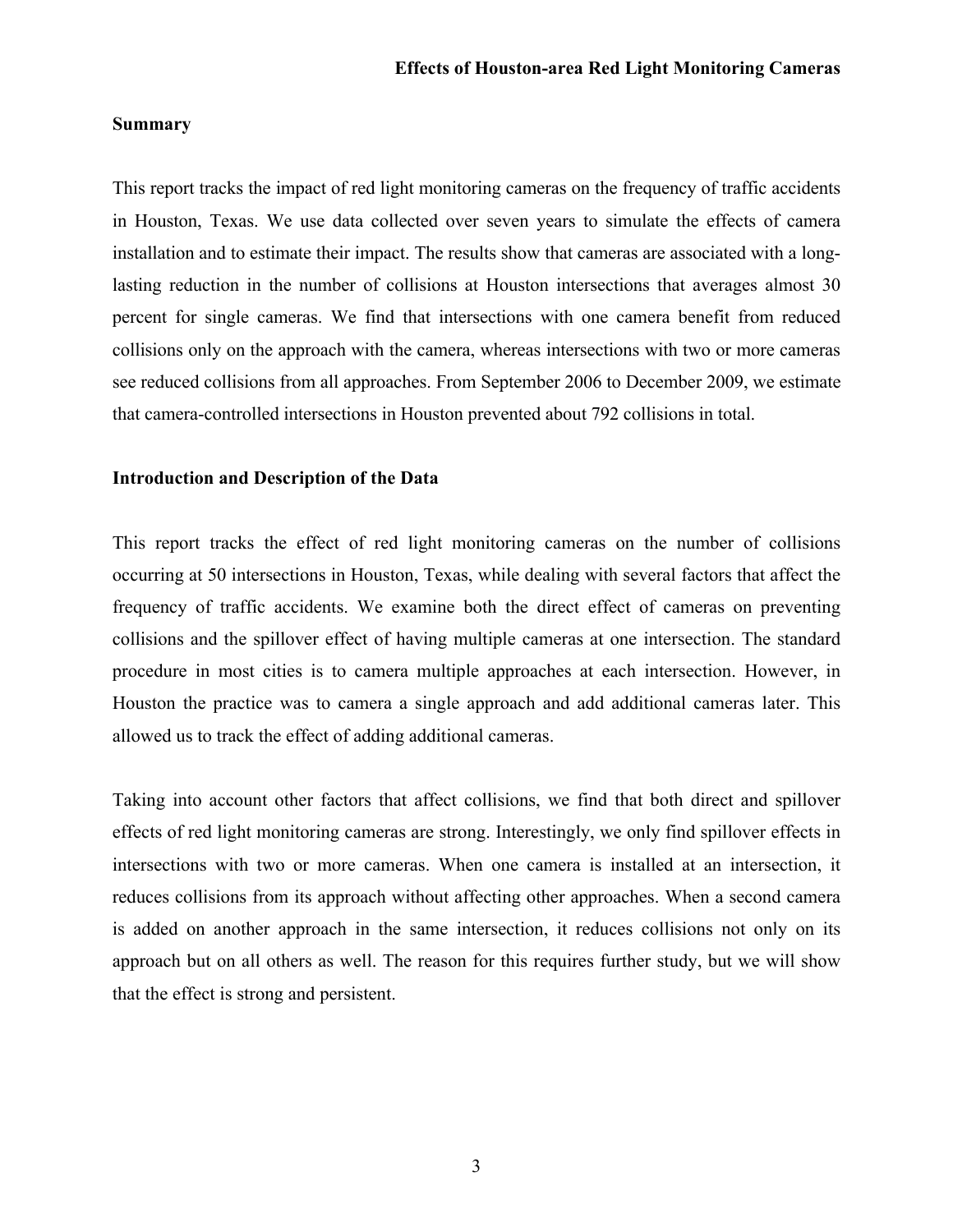| Total collisions                                                                                      | 11,294                     |
|-------------------------------------------------------------------------------------------------------|----------------------------|
| Full period of analysis                                                                               | January 2003–December 2009 |
| Number of collisions at all intersections in August 2006<br>(the month before cameras were installed) | 187                        |
| Number of collisions at all intersections in August 2009<br>(three years later)                       | 1115                       |

|  | Table 1. Basic summary statistics |  |
|--|-----------------------------------|--|
|--|-----------------------------------|--|

We acquired collision data by intersection and approach from the Crash Record Information System (CRIS) database<sup>1</sup> compiled by the Texas Department of Transportation (TxDOT). CRIS is compiled from paper collision reports from all local public safety agencies in the state of Texas. Public safety agencies are required by law to submit these reports to TxDOT within 10 days of a motor vehicle crash.<sup>2</sup> Information was collected between January 2003 and December 2009; the first cameras were installed in September 2006. We filtered the CRIS data to include only collisions occurring within 500 ft. of a DARLEP<sup>3</sup> intersection<sup>4</sup> in Houston.

Table 1 provides some basic information. Please see Table 3 in the appendix for a full list of intersections and average monthly collisions. Cameras were installed on at least one approaching street in each of 50 intersections by May 2007. An additional 20 cameras were installed in August  $2007<sup>5</sup>$  so a grand total of 70 red light surveillance cameras were installed during our period of study. The data we use was collected on the number of accidents at each of the four "approaches" to these intersections. This makes for a total of 200 individual "intersection approaches."

#### **How to Measure the Effect of Cameras**

Cameras were installed on approaches that experienced more accidents. Between January 2003 and September 2006, before any cameras were installed, the average number of collisions per month was significantly higher on approaches that eventually received a camera than on those that never did.<sup>6</sup> This strongly suggests that the approaches that received camera control were not selected at random.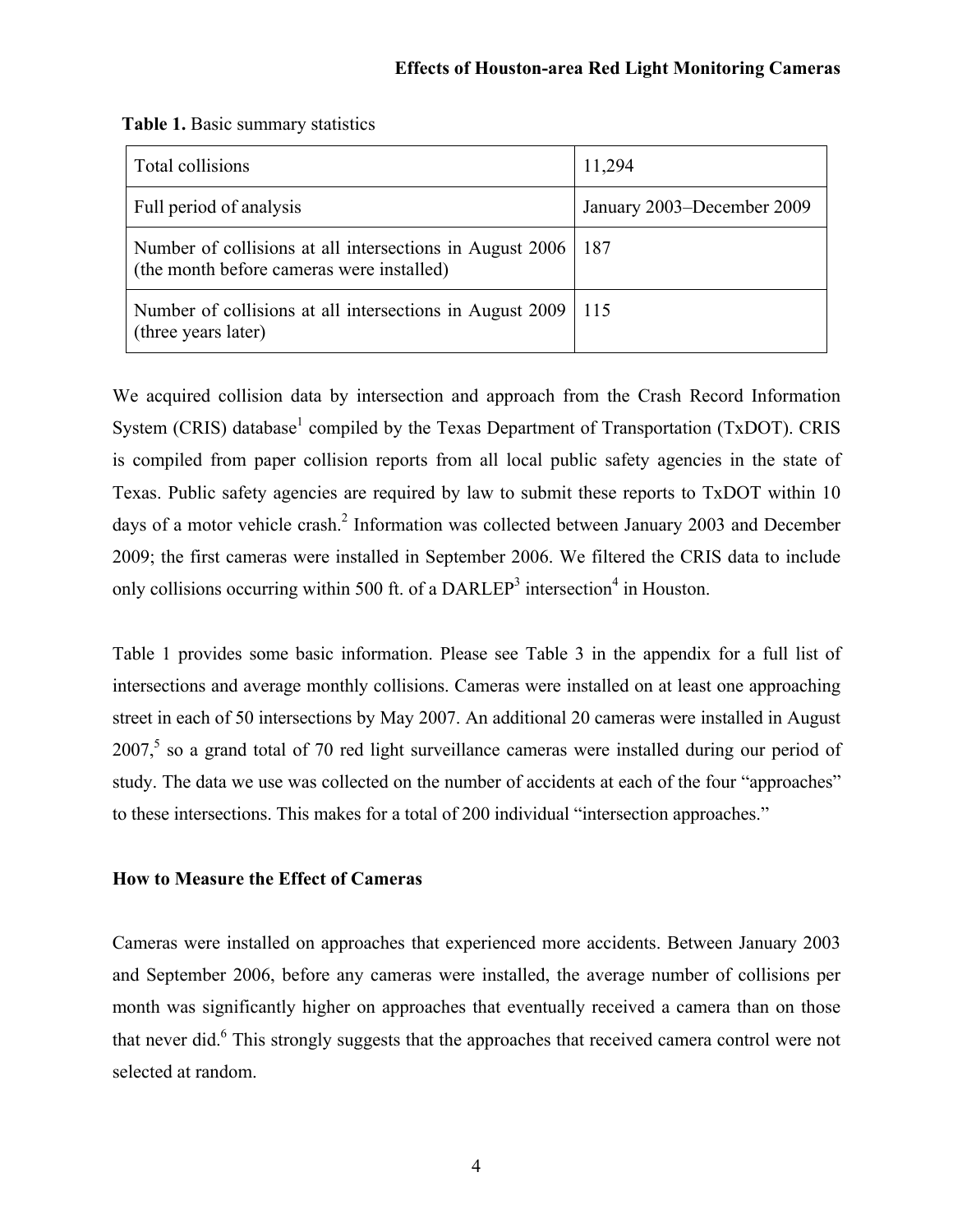#### **Effects of Houston-area Red Light Monitoring Cameras**

Of course, cameras are not an unlimited resource, so this practice makes sense. However, it does make it complicated to measure what effect cameras have on collisions. It is not enough to simply compare collisions before and after camera installation as we do in Table 1. For example, if high-risk approaches got cameras and low-risk approaches did not get cameras then we can only compare high-risk approaches with cameras to low-risk approaches without cameras. We could compare high-risk approaches before and after camera installation, but this will only help if traffic accidents are basically constant over time. Since there are trends over time, for example due to weather variation or changes in automobile technology, then this is also a problem.

If the Houston program were an experiment, the cameras would have been installed at intersections chosen at random. However, the six years of data we have is the nearest thing to an experiment available. To get around the problems with making simple comparisons, we chose to use all of the data available to us to build a statistical model of traffic accidents. We use this model to simulate the number of collisions at an average intersection approach with or without cameras installed. The simulation approach solves our problem because it provides a baseline for comparison that is built from the information collected at all 50 intersections and 200 intersection approaches and incorporates everything we can measure about what causes traffic accidents.

If our simulated intersection shows a drop in collisions when a camera is installed, then we can conclude with confidence that cameras had a positive effect in Houston. In order to get the best model of collisions, we include information in our model that addresses these key issues:

- *Time*: Between January 2003 and December 2009, there was a natural decline in the number of accidents across all intersections in Houston. We account for this effect.
- *Weather*: There are a variety of ways Houston weather affects traffic. We account for the amount of rain each month, the number of rainy days, and the monthly average temperature. We also address the effects of the two major storms during this period: Ike and Rita.
- *Geography*: The intersections (and their different approaches) we studied are located across the Houston area. Traffic volume, nearness to the freeways, and a variety of other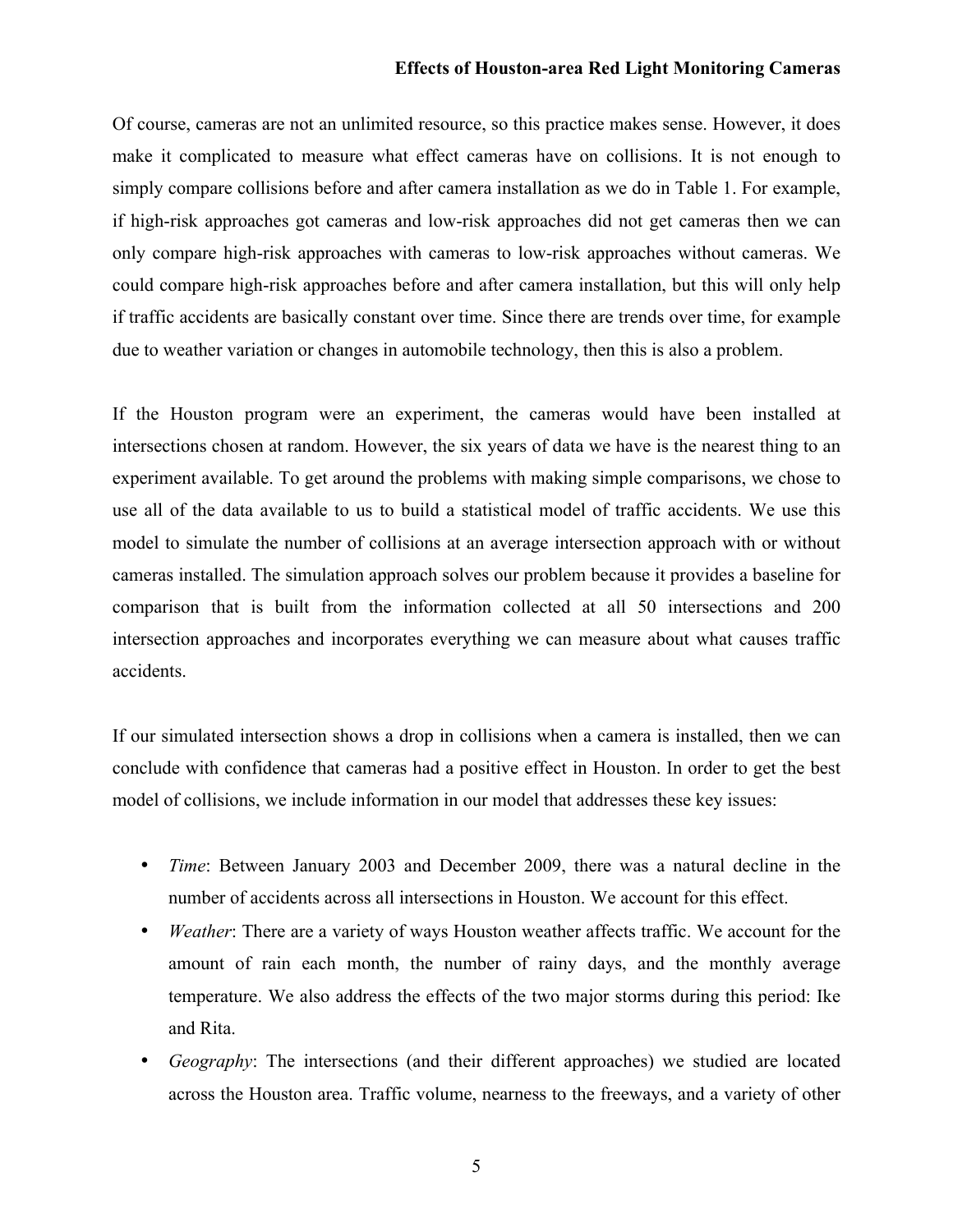factors make these locations very different from one another and affect the number of monthly collisions.

• *Calendar month*: Months vary in collision frequency due to seasonal differences in weather and traffic patterns. These include differences from the holiday season, the summer school vacation period, etc.

There are dozens of factors that might affect collisions. Some of them, like weather, we can measure easily. Others, like traffic volume, we do not have measures for. To get around this, we can account for all those unmeasured details indirectly by treating each intersection and each approach as unique.<sup>7</sup> Filtering out these unique geographical features, time trends, and seasonal patterns lets us focus in on the effect of cameras, and it also ensures our model is highly accurate. In a test of the model, it correctly predicted all but 25 collisions out of 1,413 collisions between September 2006 and December 2009.

#### **The Baseline for Comparison**

Accounting for all the factors described above, our model<sup>8</sup> predicts the baseline number of collisions for an average high-risk approach shown in Figure 1. The area between each set of ticks at the bottom of the graph denotes one calendar year. This is not a plot of actual data, but rather the best prediction from the model as to how many collisions would happen at a simulated high-risk approach each month. Notice that there is a small trend toward fewer monthly collisions as time passes and that the number of collisions varies month to month. This will serve as the basis for comparison in the rest of the report.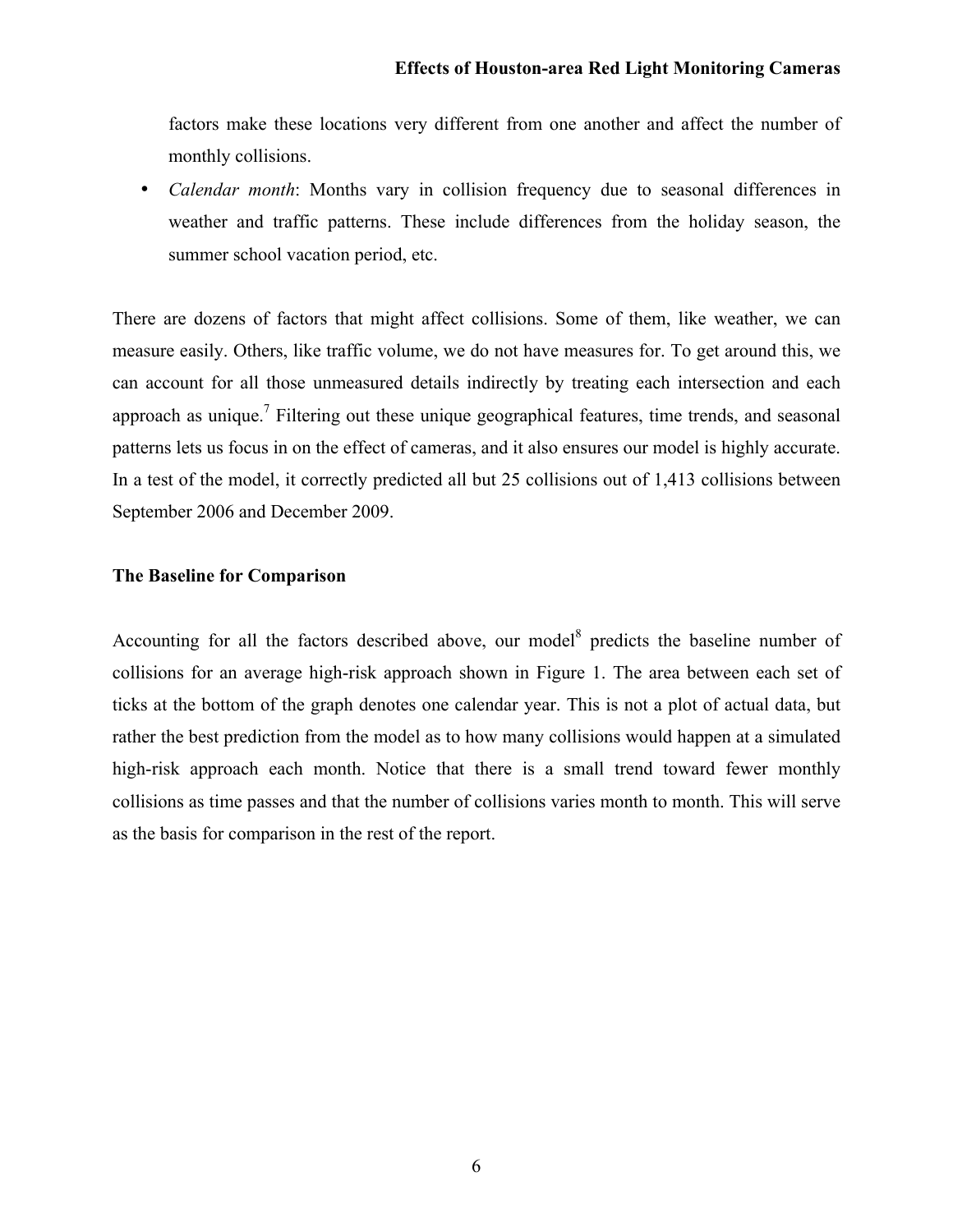**Figure 1**. Baseline prediction for a high-risk approach; based on 50 intersections in the Houston area, 2003-2009



#### **The Effect of Camera Installation**

Statistical tests showed that camera installation does reduce collisions, but the size of the effect depends on how many cameras are installed, which approach we study, and how long the camera is in place. A single approach with a camera sees a reduction in collisions, but approaches without cameras tend to see reductions only when there is more than one camera installed at the same intersection. In every case, the benefits of having cameras at an intersection grow with time, perhaps as drivers learn to watch for the cameras. The figures below tell this story in more detail.

In each figure, the thick blue line tracks the predicted reduction in collisions at an approach that gets a camera. The black dotted lines are the high and low boundaries of a 95 percent confidence range. Since these are simulated values, this range tracks how sure we can be about the predictions. The dashed red line denotes zero change from the baseline. When all three lines are below the dashed red line, the change in collisions is statistically significant and we can be confident that the presence of the camera reduces collisions.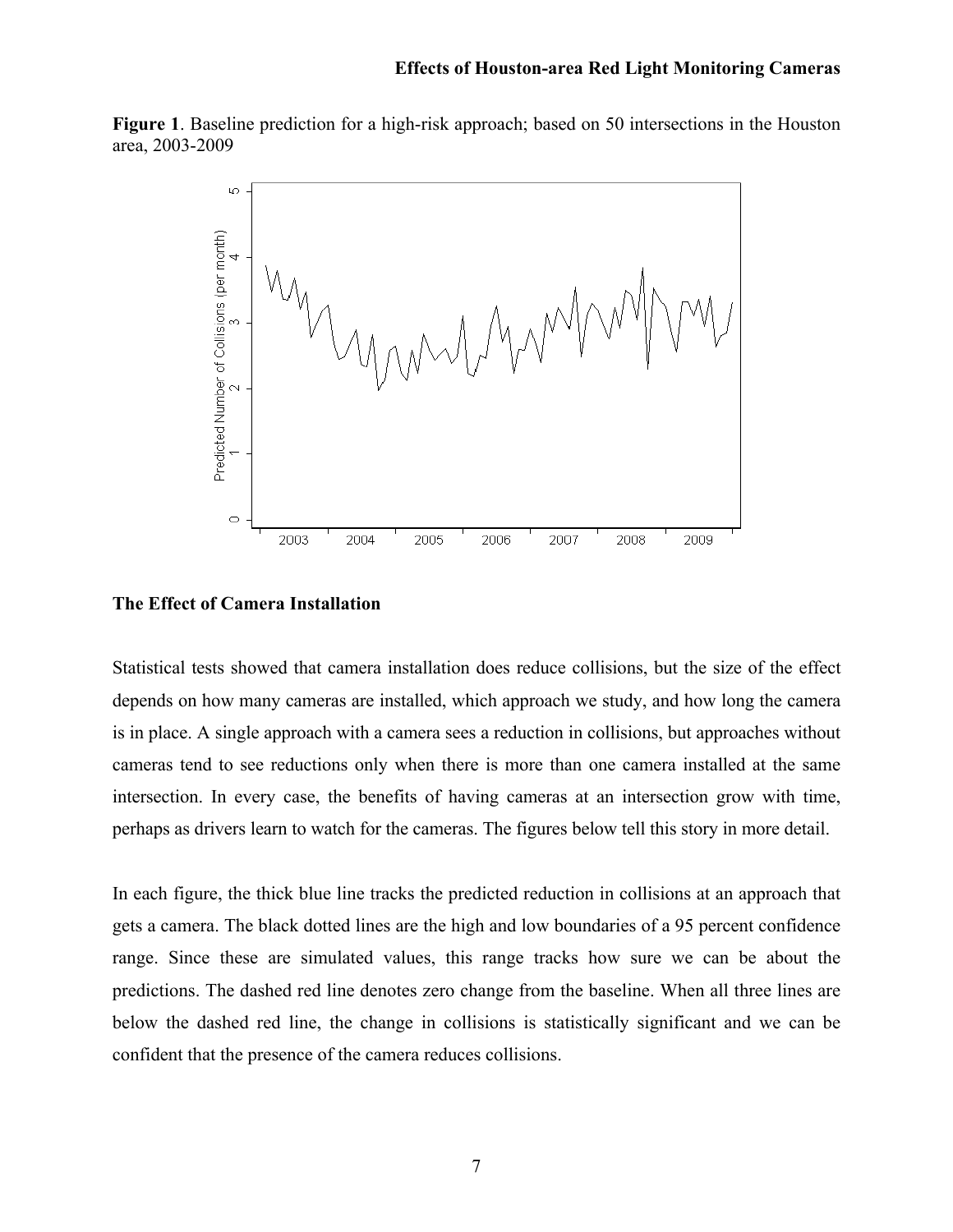#### **The Effect of One Camera**

Within 12 months of installing one camera at a high-risk intersection, we estimate there will be about one less collision every month and this drop will be permanent. This can be seen in Figure 2.



**Figure 2**. Predicted reduction in collisions per month; camera installed 09/2006

The data indicates that the effect of one camera on the other three approaches in the intersection is virtually nil. In Figure 3 you can see the predicted number of collisions at a simulated intersection approach that never receives a camera, but which shares an intersection with one approach that does have a camera. There is no apparent spillover effect from one camera.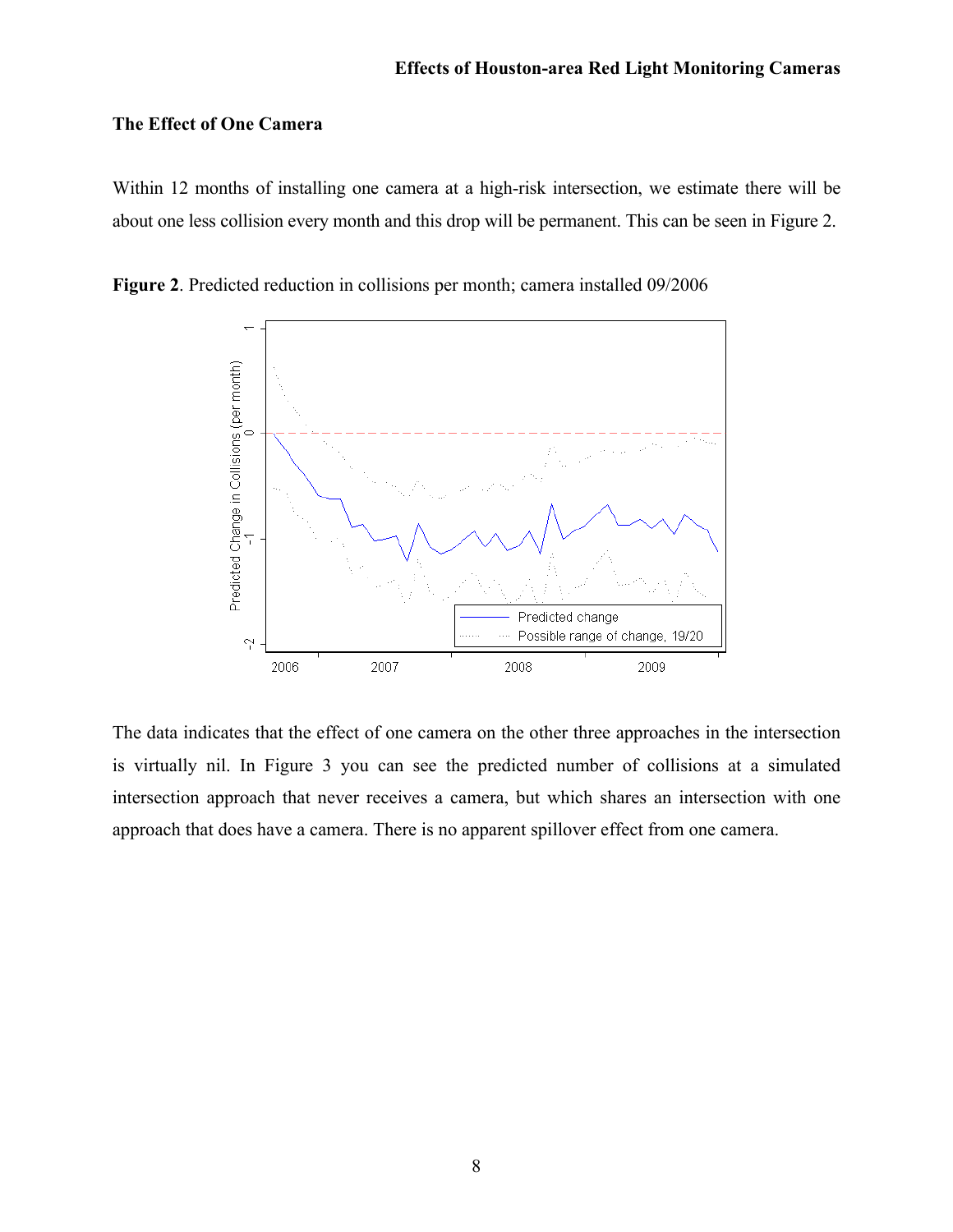**Figure 3**. Predicted reduction in collisions per month; camera installed on a different approach in 09/2006



#### **The Effect of Two Cameras**

Our data suggests that two cameras at the same intersection bring down the number of collisions substantially more than one camera alone. Figure 4 shows our prediction for an approach that does not receive a camera at first, but then later has a camera installed. The first camera, again, has almost no impact on the approach without a camera.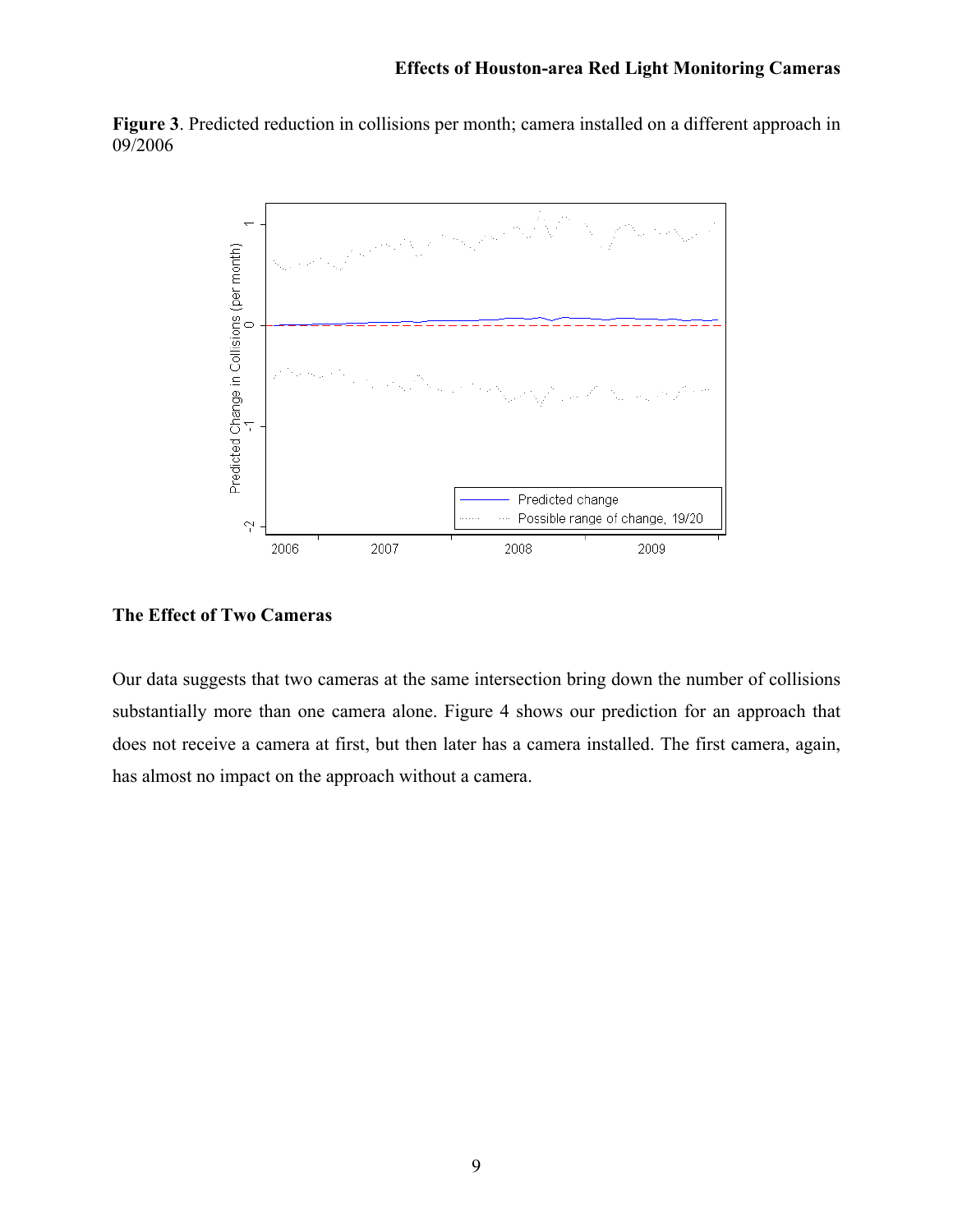**Figure 4**. Predicted reduction in collisions per month; camera on different approach in 09/2006 than on this approach in 08/2007



**Table 2**. Estimated average reduction in monthly collisions for high-risk intersections**\***

| <b>Intersection approach</b>                               | <b>Percent Change</b> |  |
|------------------------------------------------------------|-----------------------|--|
| One-camera intersection                                    |                       |  |
| Approach with camera                                       | $-27.7%$              |  |
| Approach without camera                                    | $+1.4\%*$             |  |
| <i>Two-camera intersection</i>                             |                       |  |
| Approach with first camera                                 | $-25.5%$              |  |
| Approach with second camera (after installation)           | $-23.2\%$             |  |
| Approach without camera (after both cameras are installed) | $-24.0\%$             |  |

*\*This number is not statistically significant*

The effects are basically a combination of the previous two figures. After the first camera is installed, we see no change in the approach without a camera. However, once the approach we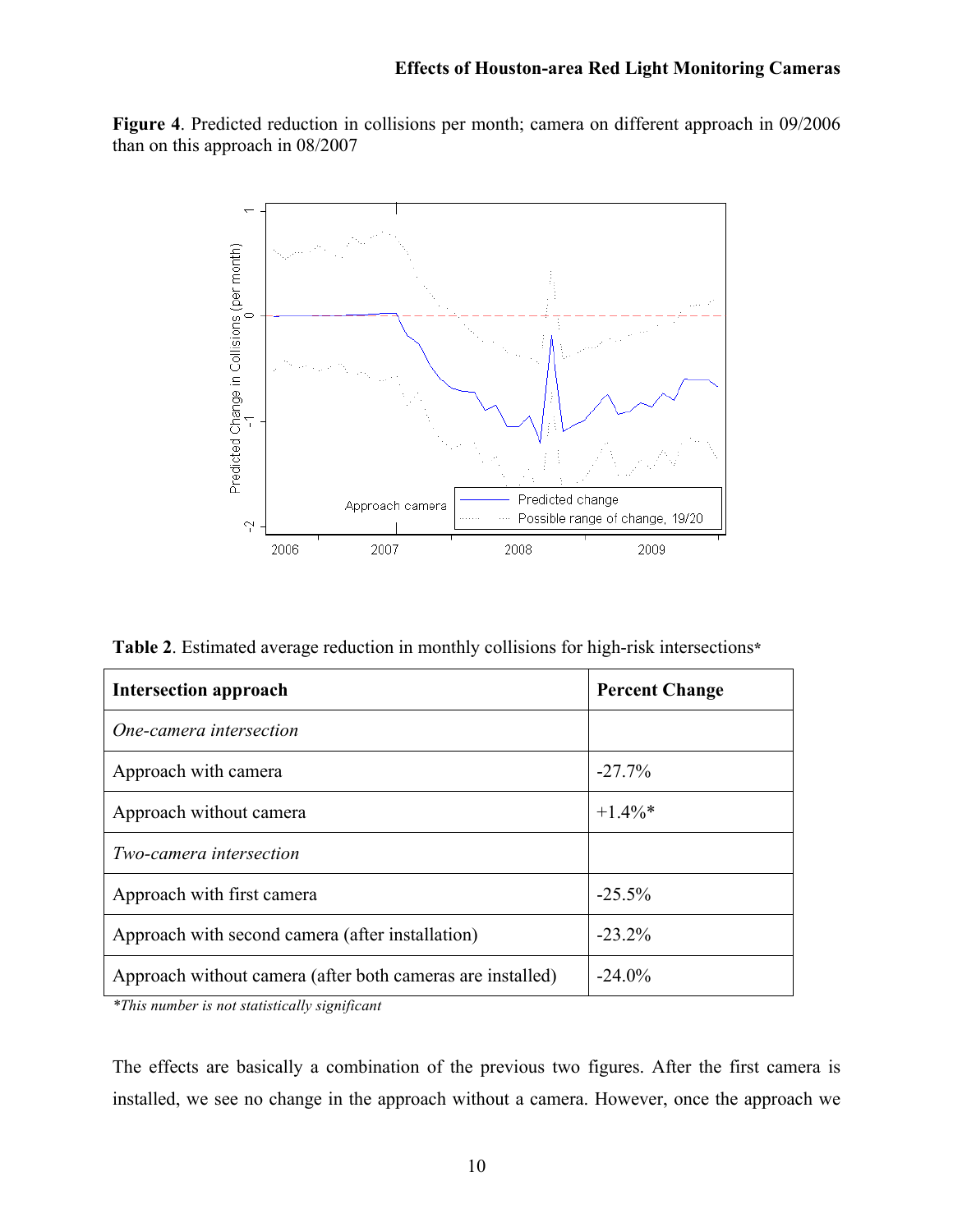simulate gets a camera there is a clear reduction in accidents. With two cameras in the intersection, there is also a strong spillover reduction in collisions, even on the two approaches without any camera, as you see in Figure 5.

**Figure 5**. Predicted reduction in collisions per month; camera on two other approaches installed in 09/2006 and in 08/2007



Table 2 lists the expected reduction in collisions compared to the baseline for various situations.

#### **A Real Life Example of Spillover Effects: FM 1960 West at Tomball Parkway**

Consider the example of FM 1960 West at Tomball Parkway. As Table 3 shows, this intersection was the most prone to collisions in Houston before cameras were installed. There was more than a 50 percent reduction in collisions after cameras were installed. We used our model to simulate what would have happened without cameras at this intersection. Simulations suggest that these reductions were primarily due to the spillover effect from this intersection receiving two cameras.

Figure 6 shows the actual timeline of monthly collisions at the intersection. In Figure 7, we predict the number of collisions would have been much larger with no cameras or only one camera at the intersection in the same period.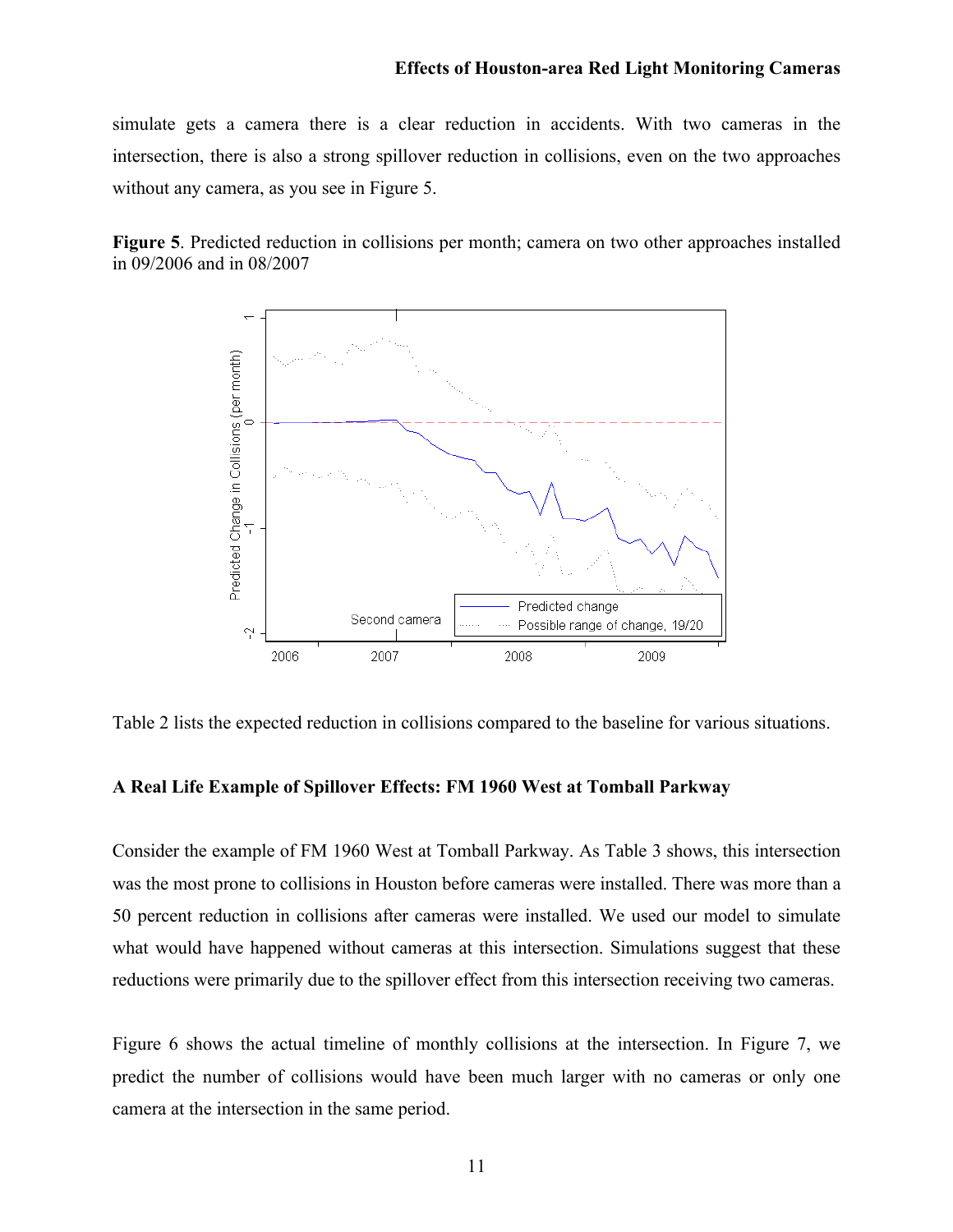**Figure 6**. Actual collisions at FM 1960 at Tomball Parkway 2003-2009; cameras installed November 2006 and August 2007



**Figure 7**. Predicted increase in collisions compared to two cameras; FM 1960 W at Tomball Pkwy

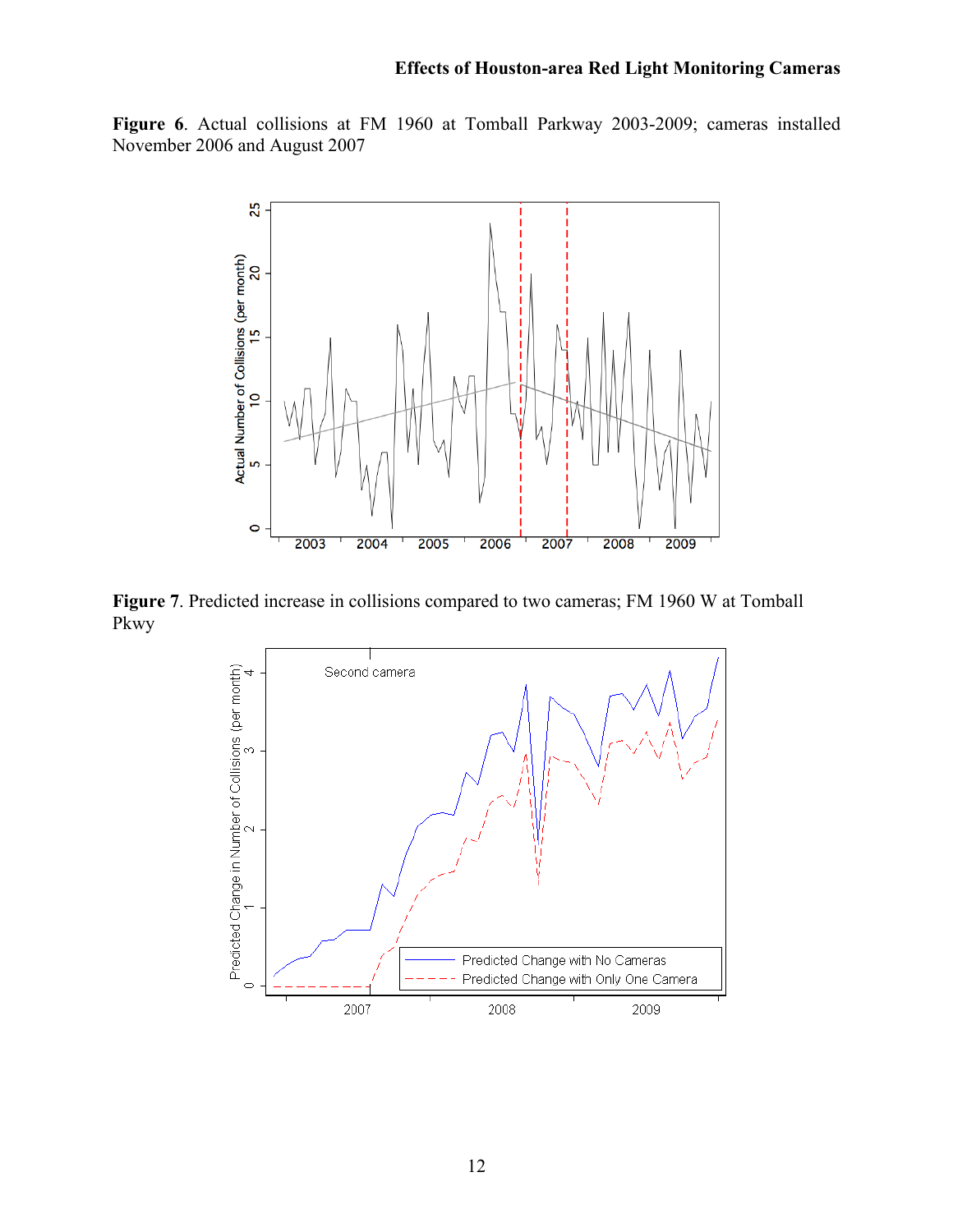#### **Conclusion**

In Houston, intersection approaches with cameras experienced 1,413 collisions between September 2006 and December 2009. Our findings suggest that this is not a fluke. Simulated recreations of this period estimate that we should expect about  $1,438^9$  collisions at these approaches with cameras. If we simulate what this number would have been without cameras installed, we would expect about  $2,230^{10}$ —an increase of almost 800 collisions.

The evidence suggests that even when we account for other factors that contribute to traffic accidents, cameras appear to reduce the number of wrecks. An approach with a camera for the full three years of our data tended to have about 28 percent fewer collisions than the baseline expectation, and intersections with more than one camera saw stronger benefits once the second camera was installed.

The most surprising trend we uncovered is that intersections with one camera only benefit from reductions in accidents at the approach with the camera. Adding a second camera, however, brings reductions in the number of collisions not only on the newly monitored approach but also on the other two approaches without cameras.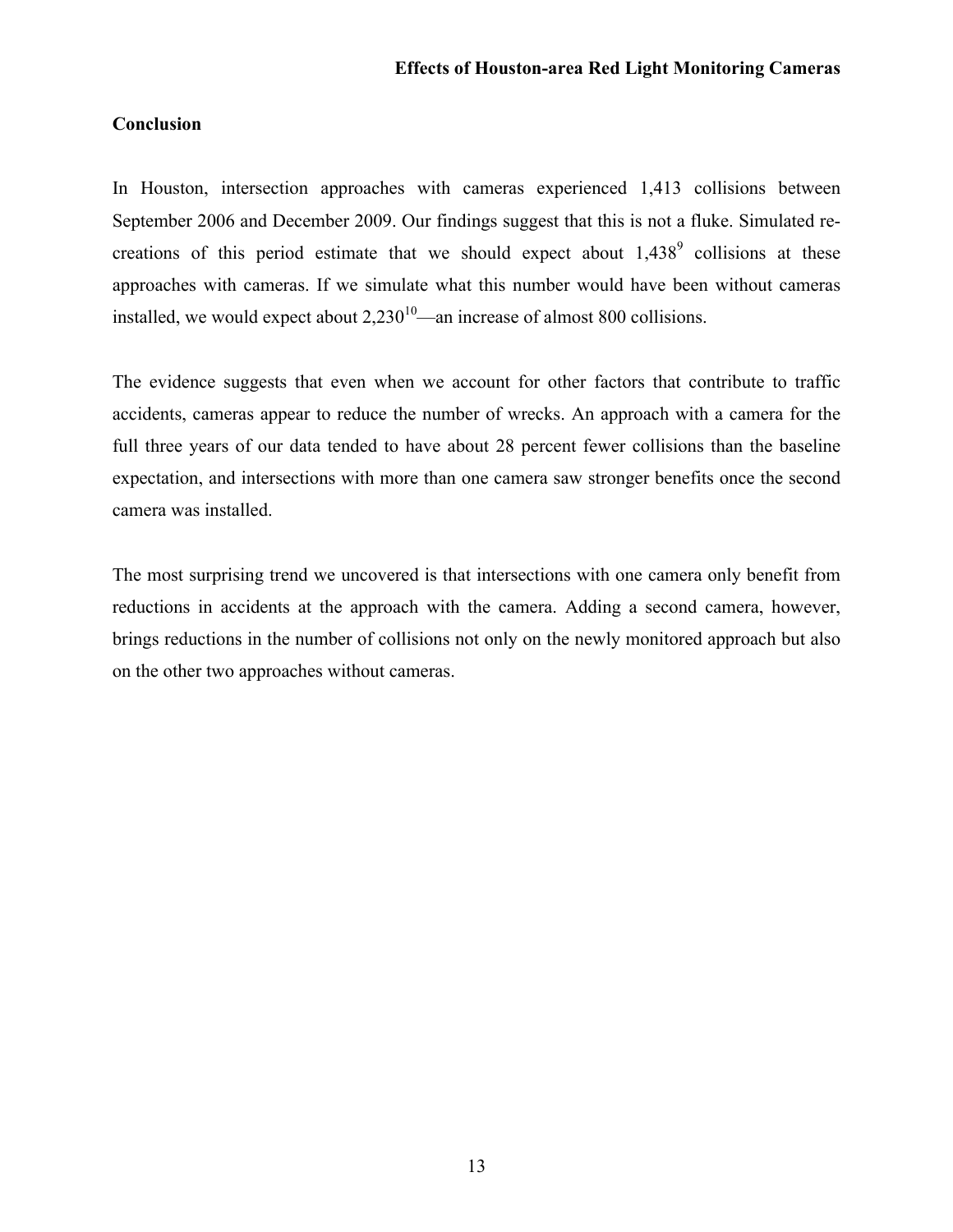### **Endnotes**

- 1. We gratefully acknowledge the assistance of the Houston-Galveston Area Council of Governments and Jeff Kaufman for their assistance in providing us with access to the CRIS database.
- 2. Texas Transportation Code, Section 550.061.
- 3. DARLEP is an acronym for Digital Automated Red Light Enforcement Program.
- 4. See http://www.txdot.gov/drivers vehicles/crash records/reports.htm.
- 5. Eighteen intersections received one additional camera and one intersection received two additional cameras.
- 6. This is an average of .84 collisions per month at approaches that eventually received cameras, compared to .68 collisions per month on average at approaches that never got a camera. The difference is large and statistically significant at the .05 level, meaning that if there really is no difference between the two groups then a difference this large is so rare it would happen fewer than five times out of 100.
- 7. In statistical terms, we employ fixed effects by intersection approach and calendar month.
- 8. We employ a negative binomial regression with the control variables described above and fixed effects by intersection, approach, direction and month. Each of the 84 individual predicted monthly collision counts is calculated from 1,000 sets of simulated model parameters.
- 9. The 95 percent confidence interval for this estimate is between 1,061 and 1,913.
- 10. The 95 percent confidence interval for this estimate is between 1,518 and 3,167.